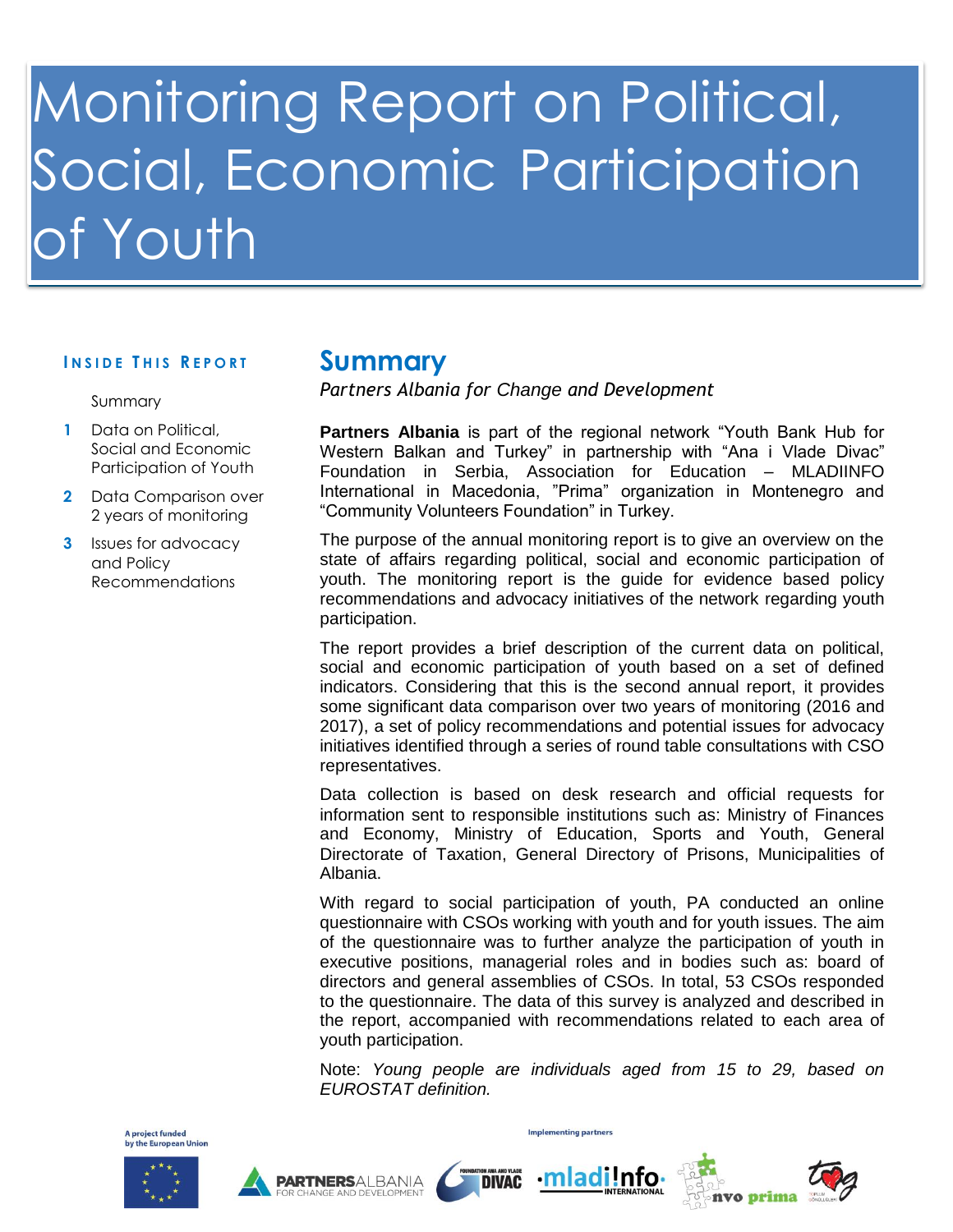## **Data on Political Participation of Youth**



l

<sup>&</sup>lt;sup>1</sup> It is selected the political party, which has the majority in the parliament, in order to see the participation of youth in decision making bodies of political parties.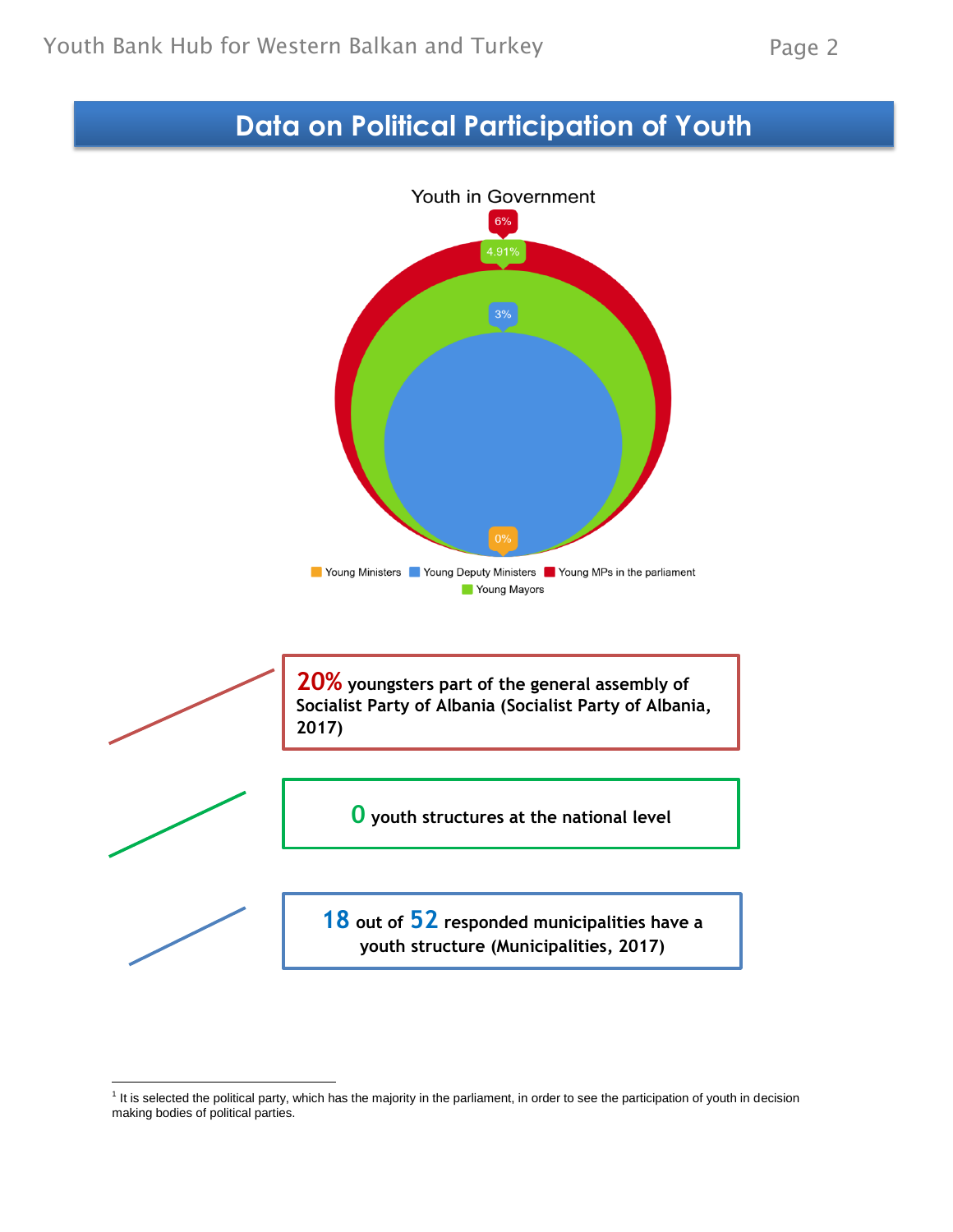2

3



## **Data on Social Participation of Youth**

From CSOs'data analyses, the average of young people in managerial positions is *half* of the average total number of managers in CSOs.



 $2$  On-line tools for information and participation in decision making of government, parliament and municipalities. PA has monitored three online tools: websites, Facebook accounts and twitter.

 $3$  53 CSOs were part of the sample and responded to a short questionnaire.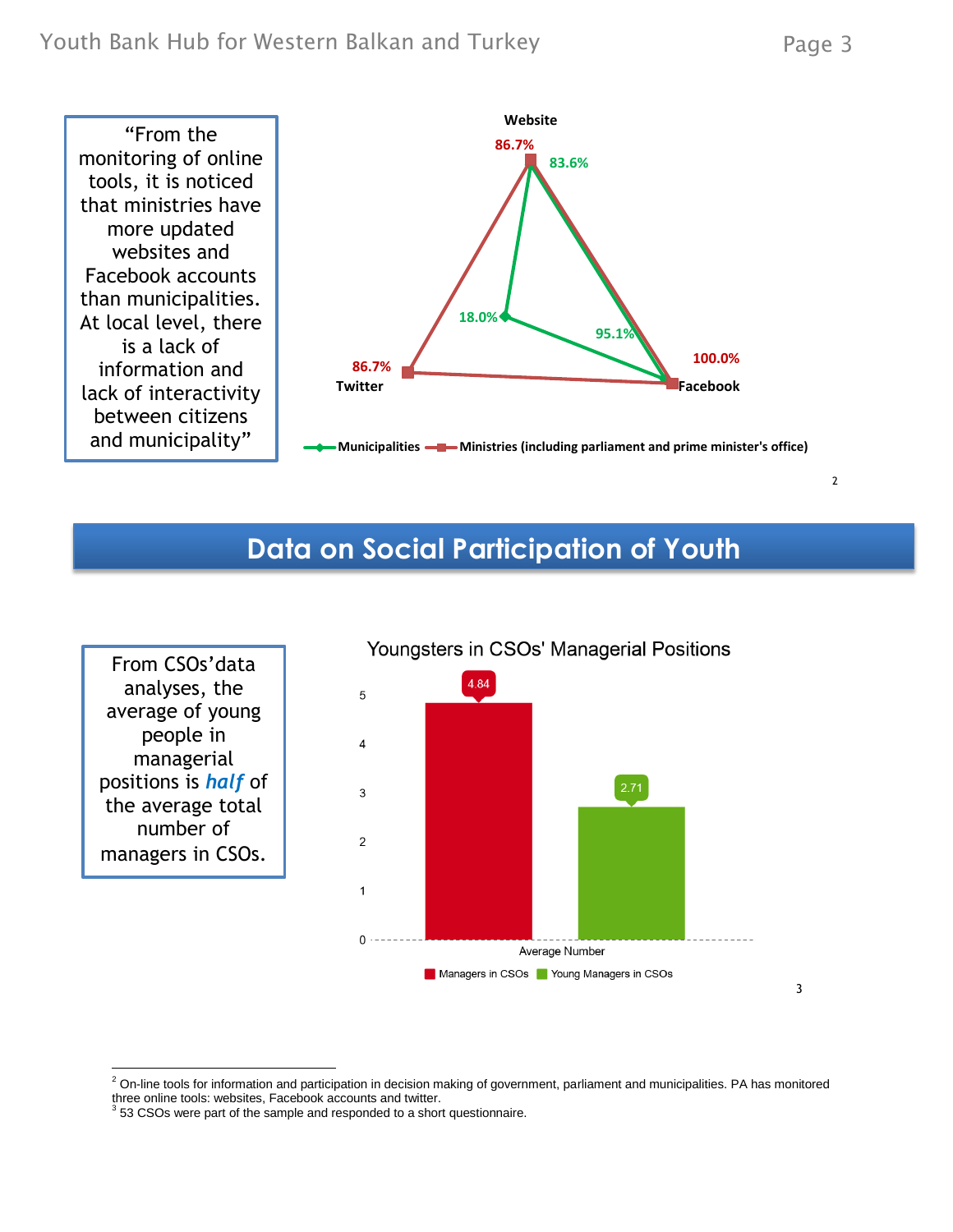The average of young members in CSOs' Decision Making Bodies (DMB) is *one third* of the average total number of members in these decision making bodies.



Only *14.8%* of Presidents/Directors of respondent CSOs are youngsters.

Young Presidents/Directors of CSOs

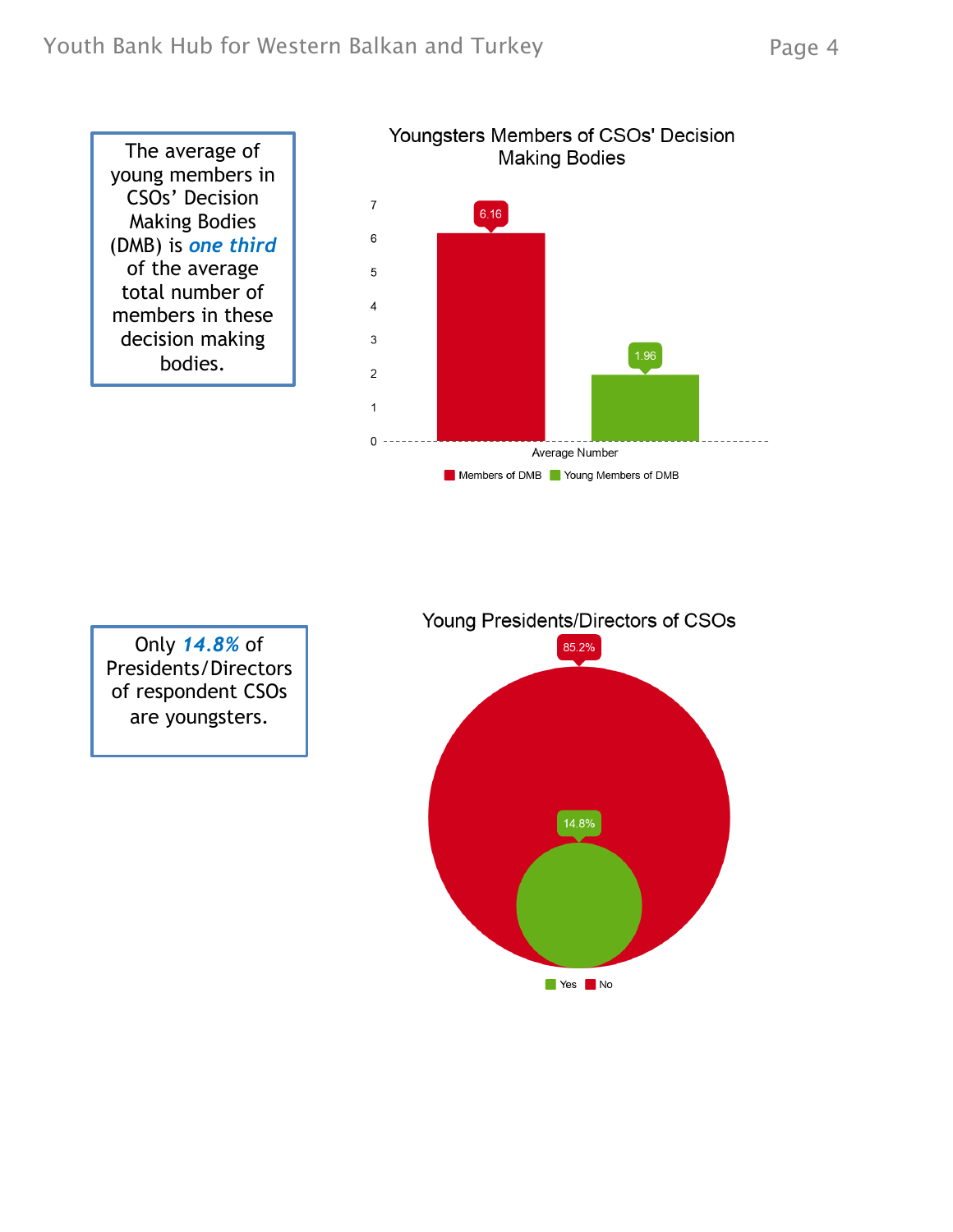5



**secondary school**

Young People in Universities

 4 The latest updated data for the number of youngsters enrolled in tertiary education is of 2016-2017 academic year: <http://www.instat.gov.al/media/2920/nx%C3%ABn%C3%ABs-dhe-student%C3%AB-t%C3%AB-regjistruar-n%C3%AB-arsim.xlsx> The latest updated data for the number of youngsters graduated by tertiary education is of 2015-2016 academic year: <u><http://www.instat.gov.al/media/2924/t%C3%AB-diplomuar-sipas-niveleve-arsimore.xlsx></u><br><sup>5</sup> The source for young people in risk of poverty and Illiteracy: Youth in Albania, Challenges in changing times (INSTAT, 2017)

[http://www.instat.gov.al/media/1583/youth\\_in\\_albania\\_challenges\\_in\\_changing\\_times.pdf](http://www.instat.gov.al/media/1583/youth_in_albania_challenges_in_changing_times.pdf) The source for the % of youngsters in prison is the General Directorate of Prisons, 2017

The source of information for the Dropout rate from secondary and no. is the Ministry of Education, Sports and Youth, 2017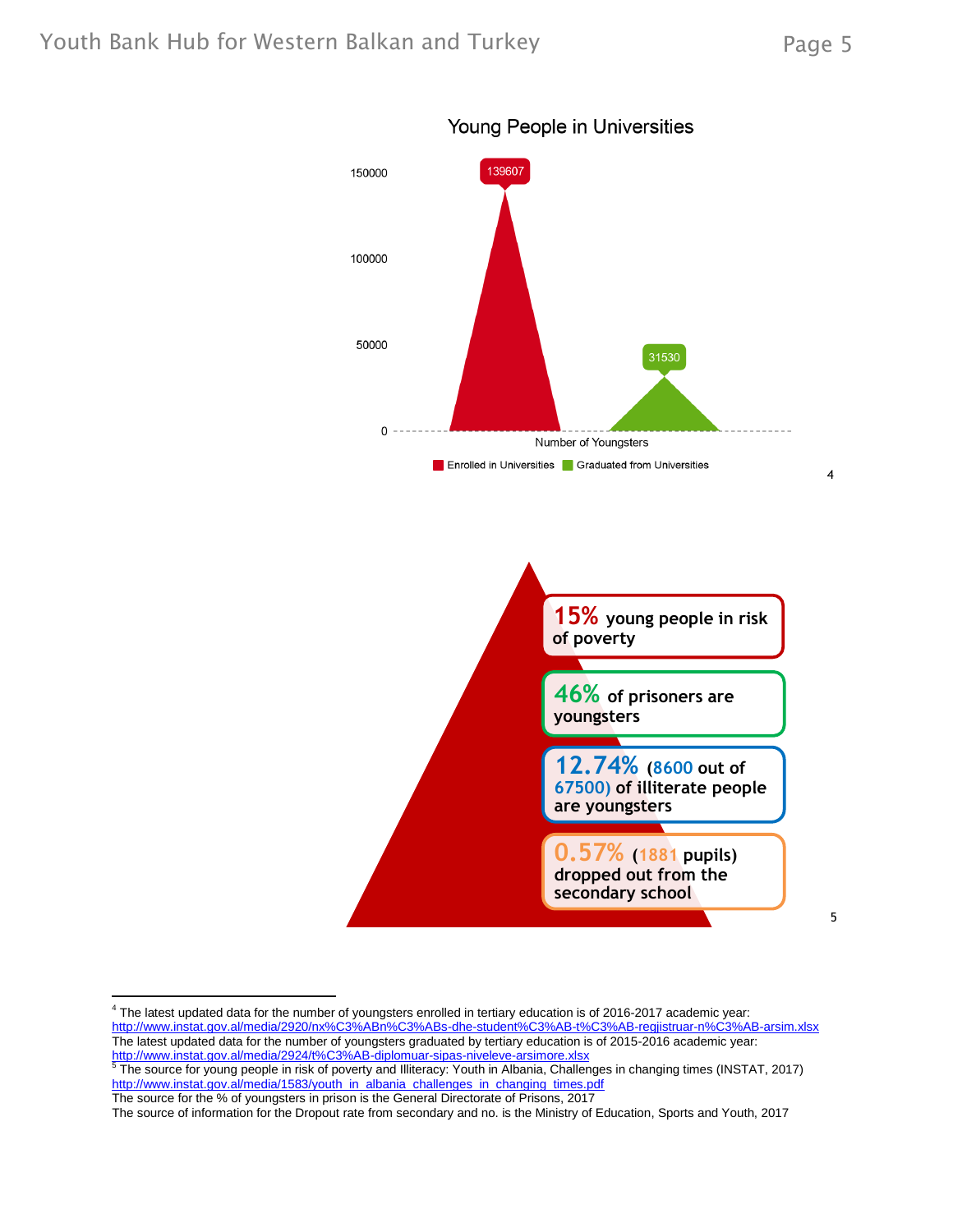6

## **Data on Social Participation of Youth Data on Economic Participation of Youth**





<sup>&</sup>lt;sup>6</sup> Youth Unemployment rate, NEET rate, Youth Labor Participation rate, Youth Employment rate (INSTAT, 2016) Youth Long-term Unemployment rate (INSTAT, 2015)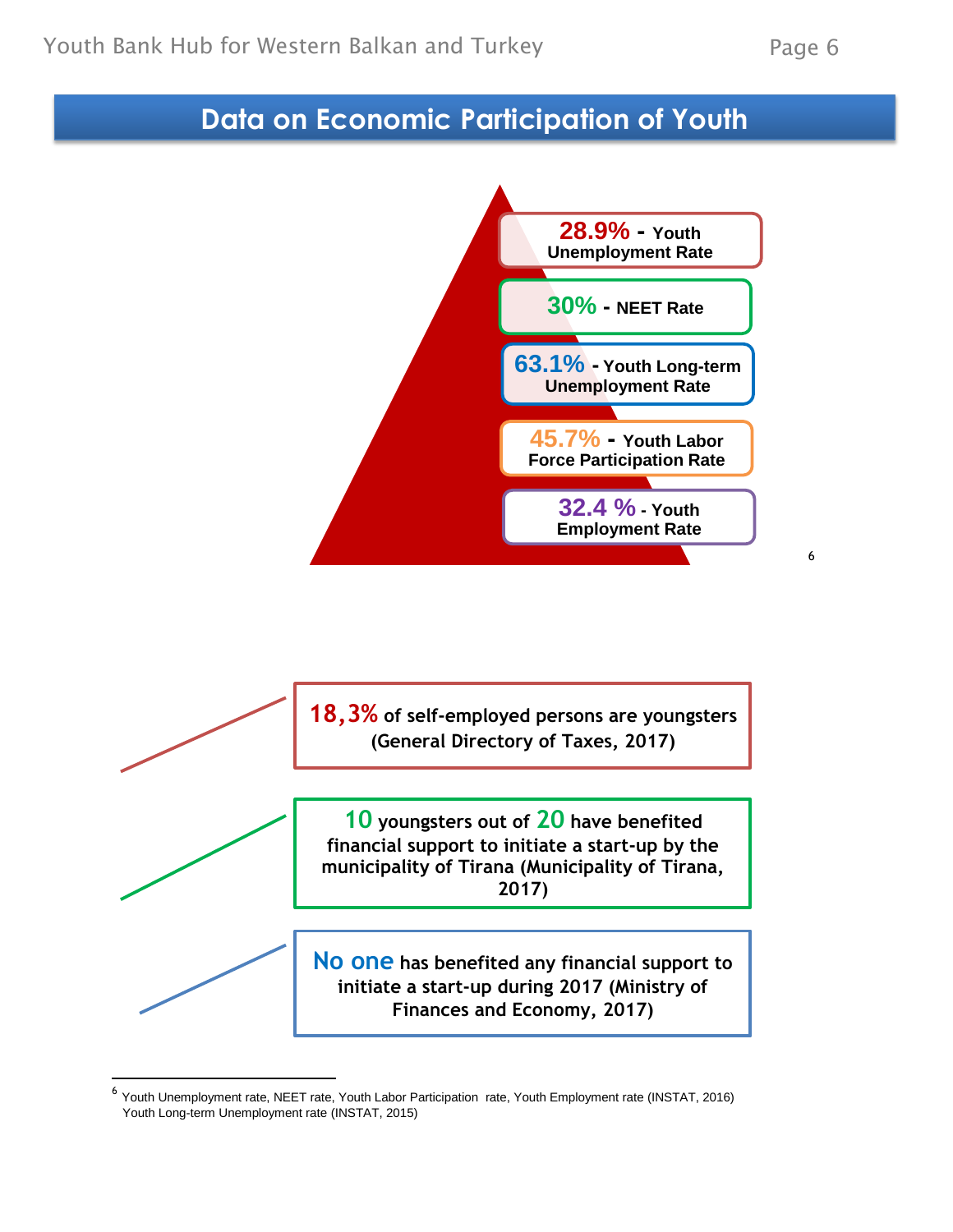## **Data Comparison over 2 Years of Monitoring**

*Regarding political participation of youth*, the situation is the same in terms of young ministers, even though the government representatives have changed during these two years of monitoring. Still, there are almost no youngsters in ministerial positions. There is a slight increase in the percentage of young MPs in the parliament, from 2 % to 6%.

On the other hand, there is a lack of youth structures attached to ministries and there is no change during these two years of monitoring, which highlights a low participation of youth in central decision making. Even though, the establishment of Youth Consultation Board at the former ministry of Social Welfare and Youth was one of the activities planned for 2015,<sup>7</sup> to this day such Board is not established. Part of the National Youth Action Plan was the establishment of Youth Consultation Boards at local level. The monitoring shows an increase in the number of youth structures in municipalities. Asked about the Youth Consultation Board as part of their structure, 18 out of 52 municipalities responded that have established these structures. In the meantime, some other municipalities which do not have these structures yet, expressed their willingness to establish Youth Consultation boards with the support of CSOs and donors.

In terms of online tools for information and participation in decision making, there is an increment of municipalities which have created a website, or opened a Facebook account during 2016-2017.

Regarding social participation of youth, there is a decrease of 4.8% of youngsters enrolled<sup>8</sup> in universities, and a decrease of  $6\%$  of youngsters graduated $9$  from universities. Another aggravated data is the number of youth in prisons<sup>10</sup>, which is 10% higher than previous year.

*With regard to economic participation of youth*, the youth unemployment rate has a decrease of 4.3%. On the other hand, during 2017 the percentage of young people out of total number of self-employed people is decreased by 10% in comparison with 2016. There is also a very considerable decrease in the number of people that benefited financial support from the state to start-up a business (from  $18^{11}$  to 0 youngsters).

l

<sup>8</sup> The latest updated data for the number of youngsters enrolled in tertiary education is of 2016-2017 academic year: <http://www.instat.gov.al/media/2920/nx%C3%ABn%C3%ABs-dhe-student%C3%AB-t%C3%AB-regjistruar-n%C3%AB-arsim.xlsx> 9 The latest updated data for the number of youngsters graduated by tertiary education is of 2015-2016 academic year:

<sup>&</sup>lt;sup>7</sup> National Youth Action Plan 2015-2020 (Council of Ministers No. 383, 2015)

<http://www.instat.gov.al/media/2924/t%C3%AB-diplomuar-sipas-niveleve-arsimore.xlsx><br><sup>10</sup> It is measured the number of youngsters among the total number of prisoners in Albania

<sup>11</sup> According to the Ministry of Finances and Economy (2016), 18 young people out of 33 people benefited financial support to initiate their start-up. Meanwhile, during 2017 **no one** benefited financial support from the state to initiate a start-up.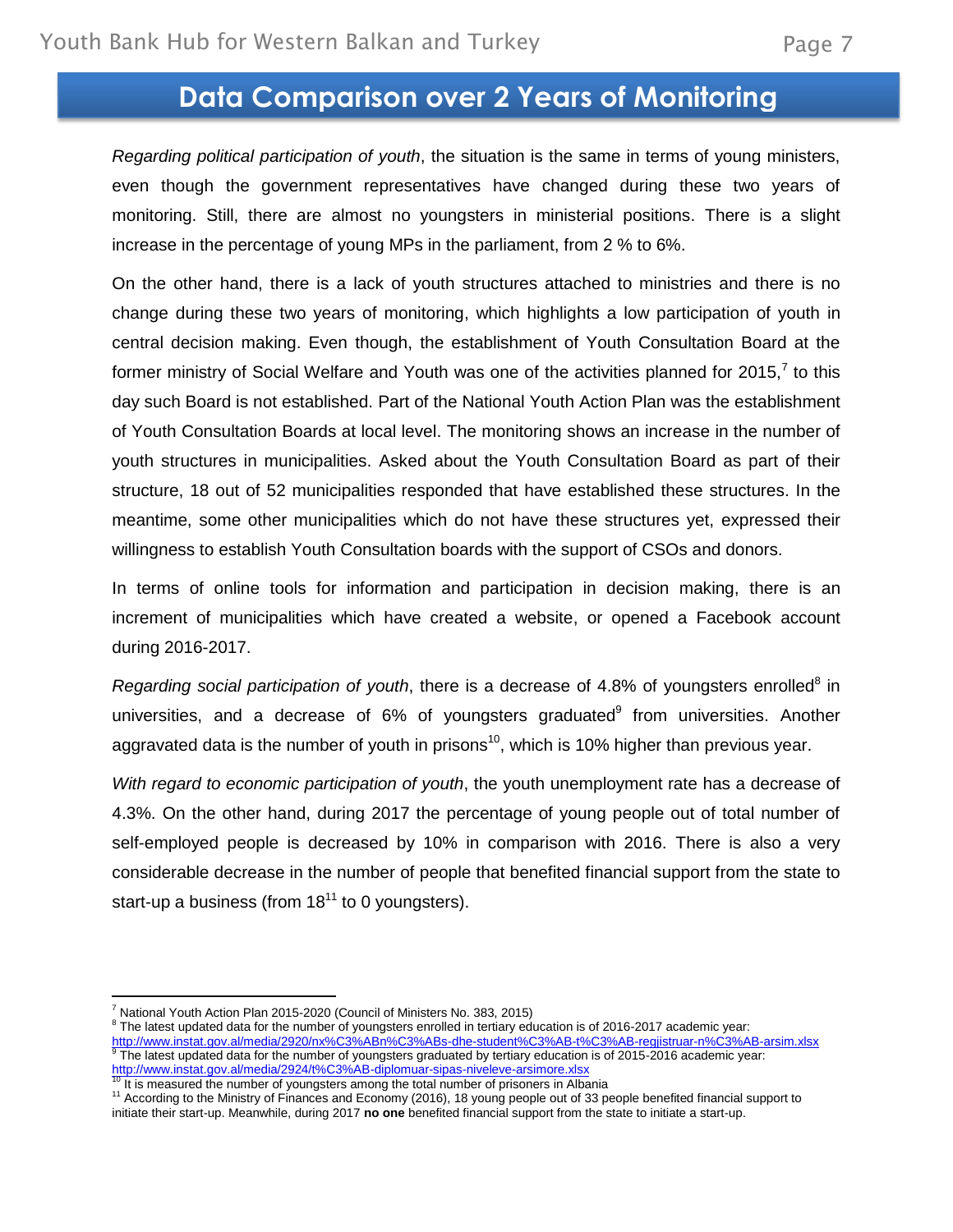## **Policy Areas for Advocacy**

Based on consultation with representatives of CSOs, through a series of regional roundtables organized by PA, there are several advocacy issues identified with regard to the political, social and economic participation of youth.

### **Youth Political Participation**

- Political parties should improve their approach to increase youth participation in democracy and decision-making processes;
- There is a need to increase youth participation in executive positions at local and central government;
- Based on the objectives of National Youth Action Plan, it is very important to establish a Youth Consultation Board at central level, as well as to increase the number of Youth Consultation Boards at local level. According to CSOs, the establishment of youth structures at local level should be stipulated in a law and it is important to strengthen these youth structures through financial support provided by donors and state in collaboration with local CSOs.

### **Youth Social Participation**

- Education is a major field of intervention through enhancement of education curricula in primary and secondary schools, including extracurricular activities such as sports clubs, arts, where youngsters can share common interests and hobbies and can be engaged in social life, thus keeping them far from crime and illegal activities. In order to raise the quality of education and simultaneously enhance social skills, social and debate clubs should be established in high schools.
- More focus should be given to career counseling, especially to the establishment of career counseling centers in high schools, provided with qualified and professional education staff for such counseling.
- There is a need for more public space dedicated to cultural and sports activities for youth.
- Reintegration programs should be in place for the youngsters in prisons, tailored to their needs and situation. These programs should contribute to strengthen youth capacities in different life skills and vocational training, preparing them for the life out of prison.
- Assistance schemes should be in place for the returning migrants, such as creating new job opportunities, providing start-ups grants, vocational training, acknowledgement of